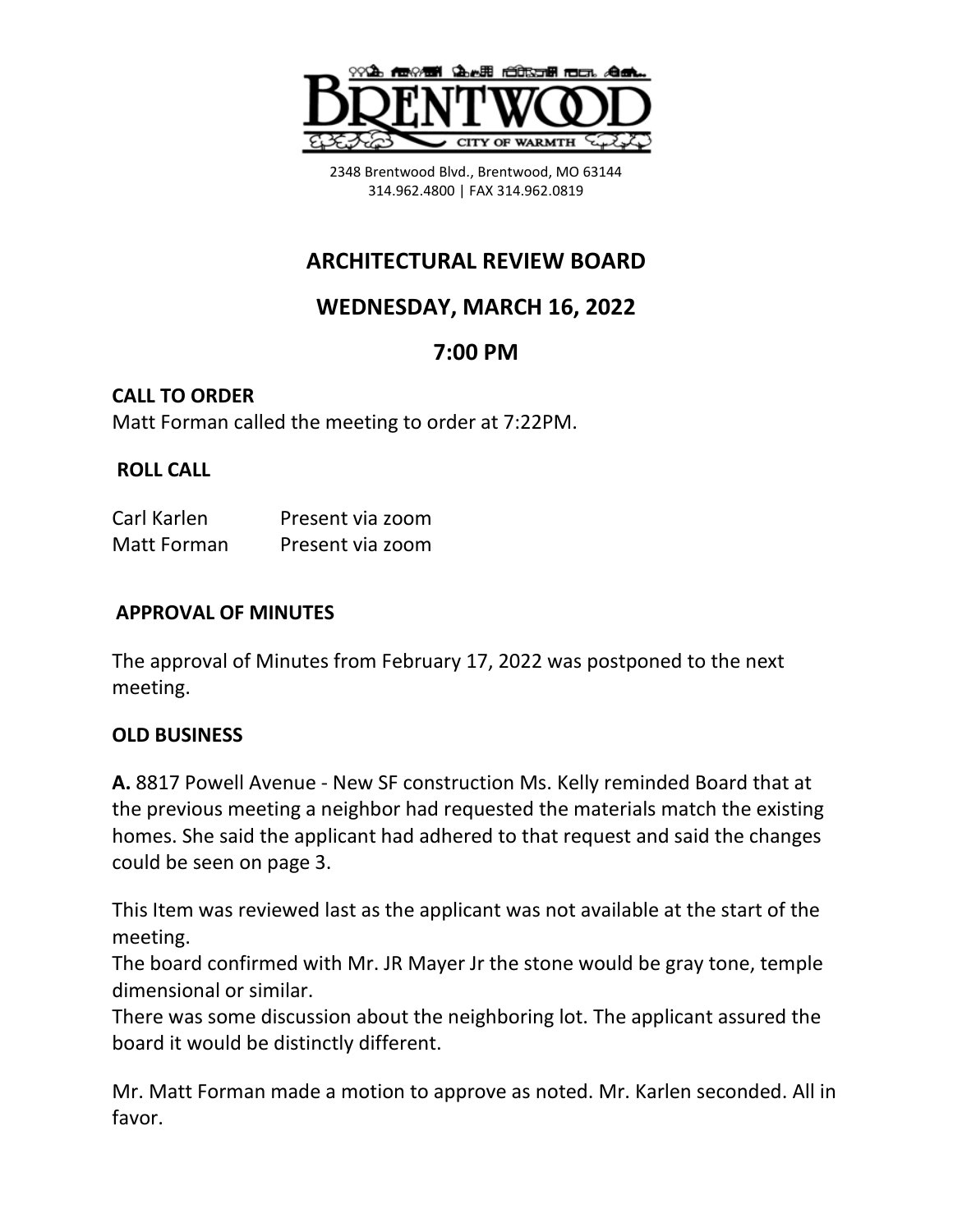**B.** 8662 White Road – Screened in Room

Wendy Skwirsk, of Champion Window, introduced herself.

Mr. Matt Forman said he wanted to see the finished product with the roof line and the eave of the house. He said they should go either above or below the eave line.

There was some discussion with how to work with the roof line.

Mr. Karlen said this may require another review as they were unlikely to find a resolution at this time.

Mr. Jonathan Taylor, of Champion Window, said he was ok with tabling the review to the next meeting so they could address the concerns of the board.

Mr. Forman said the applicant and window companies in general need to present more than just the windows but how all the elements tie in together.

Mr. Forman made a motion to postpone the review to the next meeting. Mr. Karlen seconded. All in favor.

#### **NEW BUSINESS**

**A.** 2504 Bremerton- New SF Construction

Mr. John Suelthaus said they were building a new home.

Mr. Forman asked about the grading.

Mr. Suelthaus said they dropped the garage floor and lowered the house as much as possible.

Mr. Forman said the taller home would fit in better than what is there currently. Mr. Suelthaus said the setbacks would increase.

Mr. Forman asked if they were in front or behind the neighboring houses. It was determined the home was a bit behind.

Mr. Karlen asked for the trim around the windows to be the same width. Mr. Suelthaus said it would be 4" trim.

Mr. K said he would like to see something breaking up the siding.

Mr. Suelthaus said there was vertical trim to break up the siding.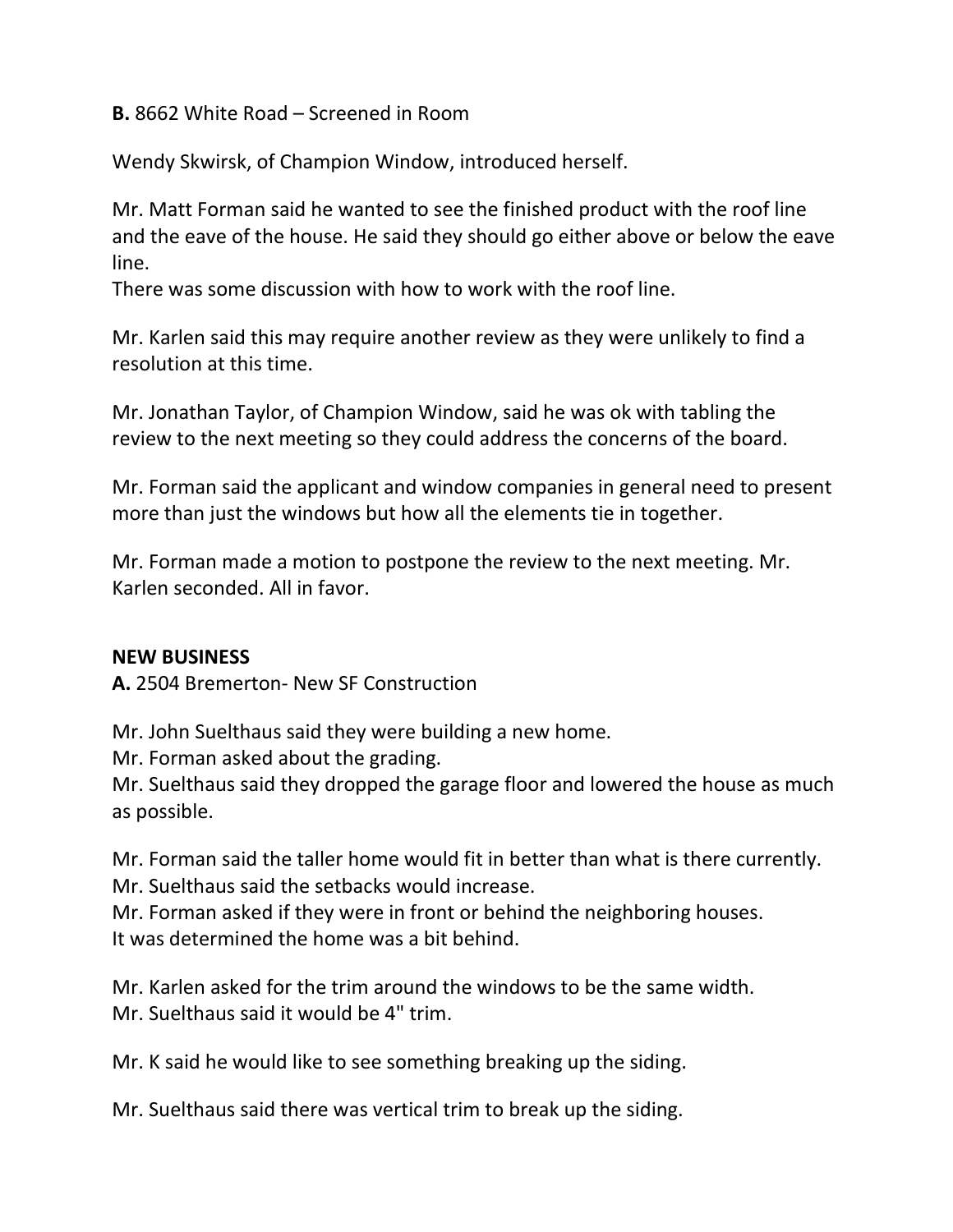Mr. Forman made a motion to approve as noted. Mr. Karlen seconded. All in favor.

#### **B.** 8143 Florence - Addition

Mr. Charles Henry gave an overview of the submittal. Questions on changes to allow for a door where there is currently a window was discussed and a deck that would project into the front setback. The Applicants would need to follow-up with Staff regarding a possible variance at the Board of Adjustment for the deck. The change in the door was noted on the drawings.

Mr. Matt Forman made a motion to approve as noted. Mr. Karlen seconded. All in favor.

**C.** 8703 Rosalie Avenue- Small Addition

Mr. Kyle Wilson spoke to the improvements. Mr. Forman made a motion to approve. Mr. Karlen seconded. All in favor.

**D.** 2419 Annalee Avenue- New SF Construction

Mr. Forman said he liked the front.

Mr. Karlen made a motion to approve. Mr. Forman seconded. All in favor.

**E.** 8714 Eulalie- New SFR home with Detached Garage

Mr. Robert Brauch, the architect, spoke to the submittal and pointed out the colors.

Mr. Karlen made a motion to approve as submitted. Mr. Forman seconded. All in favor.

#### **PUBLIC COMMENTS**

None

#### **BUILDING OFFICIAL/DIRECTOR'S REPORTS**

Ms. Kelly said they had received an application for the next meeting April 21st. Ms. Kelly said the mayor has withdrawn the text amendment for the interim and it will not be on the agenda for the next Board of Alderman meeting.

#### **ADJOURNMENT**